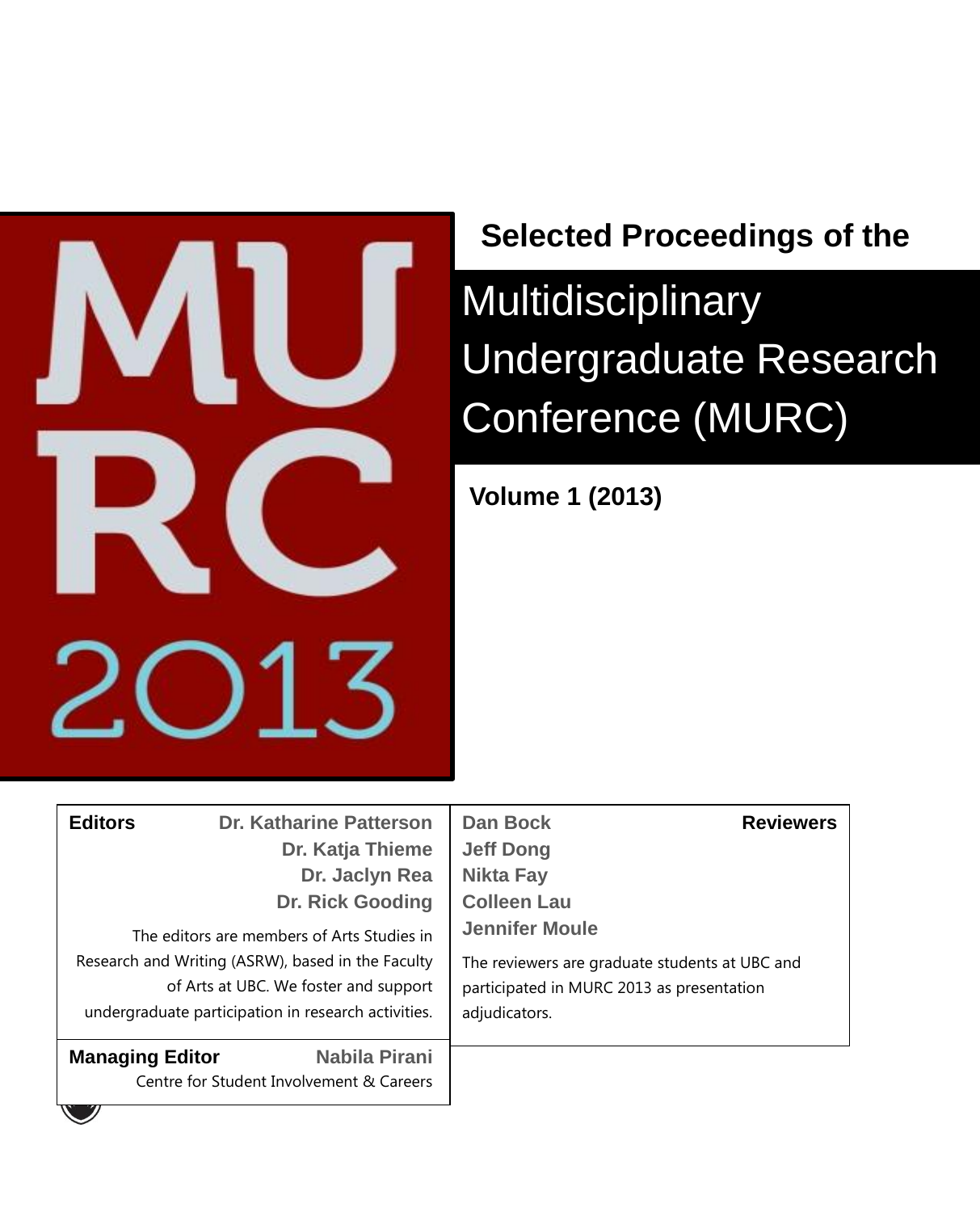## **The Philosophical Constitution of Classical Music Criticism in Part I of d'Alembert's**  *Discours préliminaire* **(1751)**

### **Grace Ma**

l

School of Music, University of British Columbia

The *philosophes* of the Enlightenment were actively engaged in music criticism, an area scholar Bojan Bujić defines as "the intellectual activity of formulating judgments on the value and degree of excellence" of music.<sup>1</sup> Although systematic exchanges of musical opinions already existed by the late Renaissance, it was not until the Enlightenment that modern music criticism began to be developed by a dedicated intellectual community.<sup>2</sup> The dialogue among the *philosophes* also contributed to the strong connection between philosophy and music criticism, which was in its infancy. $^3$  Although scholars have demonstrated that music criticism was a significant part of the philosophes' discourse, the effect of Enlightenment philosophies on eighteenth-century music criticism can be further explained by looking into Part I of *Discours préliminaire*, where the author, Jean d'Alembert, discusses his conception of the origins, nature and classification of all the recognized bodies of knowledge, including music.<sup>4</sup> The *Discours*, published in 1751, is a

 $^{\rm 1}$  See definition in Bojan Bujić, "Criticism of Music," *The Oxford Companion to Music*, ed. Alison Latham, Oxford Music Online (accessed April 26, 2013). See also the intense musical discussions among the philosophes in Cynthia Verba, Music and the French Enlightenment: Reconstruction of a Dialogue, 1750- 1764 (Oxford: Clarendon Press, 1993), 1-7.

 $^2$  For more on pre-Enlightenment music criticism, see Georgia Jackson Cowart, *The Origins of Modern* Music Criticism (Ann Arbor: UMI Research Press, 1981), 1-20, and Alfred Richard Oliver, The Encyclopedists as Critics of Music (New York: Columbia University Press, 1947), 3-6.

 $3$  Cowart shows how the Enlightenment saw "the beginnings of systematic aesthetics" and "the development of a modern aesthetic system" in The Origins, 87.

<sup>&</sup>lt;sup>4</sup> Peter Le Huray and James Day, eds., observe "that so much space was given to music in the *Encyclopédie* was due doubtless to the interest that both editors had on the subject [in an intellectual manner]." Music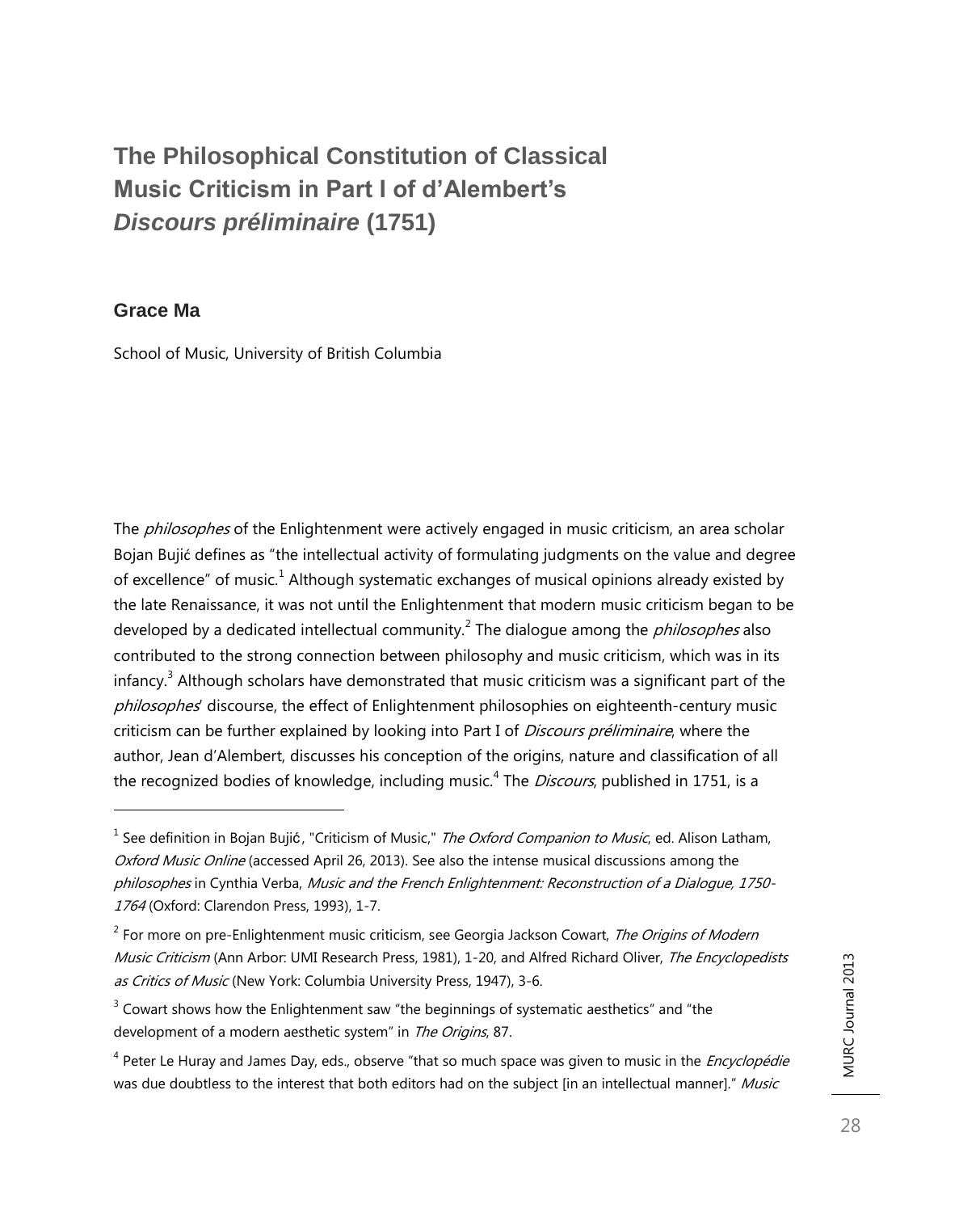preface to the highly influential *Encyclopédie* co-edited by d'Alembert and Diderot, an ambitious project mobilizing nearly all the major scholars of the French Enlightenment to catalogue and conceptualize the interconnection of all available knowledge.<sup>5</sup> Given this background, by analyzing d'Alembert's musical remarks in Part I of the Discours, I hope to explain the effect of Enlightenment philosophy on early music criticism in terms of the relationship between d'Alembert's musical and philosophical ideas, and the position of music criticism in the system of knowledge the *Encyclopédie* concerns. I argue that d'Alembert's music criticism is closely tied with his humanist philosophy: that both his musical and philosophical views can be conceptualized in terms of "human potential, human progress, and human objectivity," and that music is well integrated into the system of knowledge acknowledged under Enlightenment philosophy. 6

### **Human Potential, Human Progress, and Human Objectivity**

Throughout Part I of the *Discours*, d'Alembert emphasizes that human sensation is the basis of all knowledge.<sup>7</sup> As Figure 1 shows, d'Alembert believes that more intricate and advanced knowledge forms, like ethics and algebra, are derived from primitive perceptions of needs and of external physical objects respectively. D'Alembert maintains that music, similar to other knowledge forms, consists of "putting together beings similar to those which are the object" of physical sensations.<sup>8</sup> While sensations, of needs and of external objects for example, are common in all humankind, d'Alembert implies that high forms of knowledge, including music, are universally accessible to human beings, who all possess this innate potential to sense and

and Aesthetics in the Eighteenth and Early Nineteenth Centuries (Cambridge: Cambridge University Press, 1981), 48-50.

The object of my study is Jean le Rond d'Alembert's Preliminary Discourse to the Encyclopedia of Diderot, trans. Richard N. Schwab. (Indianapolis: Bobbs-Merrill Educational Publishing, 1963), 3-59. My reason for choosing Part I is that the chapter addresses most directly the topic of music, and of music being part of the knowledge system.

<sup>5</sup> The *Encyclopédie* is also monumental for being the prototype of modern encyclopedias, with key features like cross-referencing among entries. The notion of an all-encompassing catalogue of existent knowledge was borrowed from Ephraim Chambers, Cyclopedia (London: Printed for D. Midwinter, 1741). See Le Huray and Day, Music and Aesthetics, 48.

 $^6$  These terms are my own interpretations of how d'Alembert's conceptualizes the potential, progress and objectivity in music, which are closely connected to his humanist philosophy in the Discours.

 $^7$  A significant portion of Part I is devoted to discussing this topic: "the origin and generation of our ideas." Figure 1 summarizes many of the genealogical pathways described, with the sensations as the master generator of knowledge forms. D'Alembert, Preliminary Discourse, 5-45.

 $<sup>8</sup>$  Ibid., 37.</sup>

l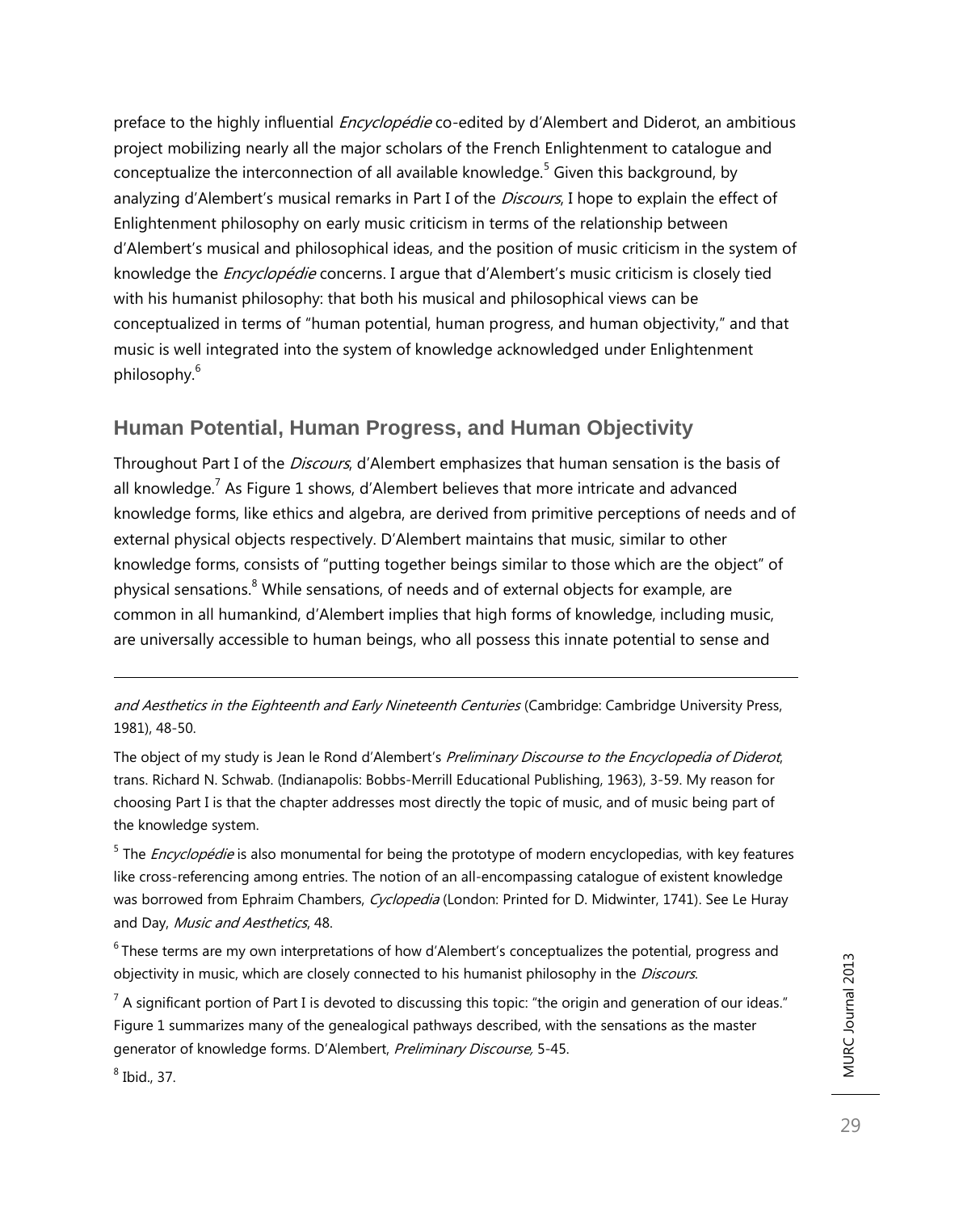#### feel.

Furthermore, d'Alembert claims that music currently "holds the last place" of all the fine arts because the practitioners "[lack] sufficient inventiveness and resourcefulness."<sup>9</sup> He explains that music so far has been restricted to depicting passions such as joy and sadness, which are products of sensations. A higher level of music, he argues, would express the sensations themselves. This superior method of depiction would need to be "grasped by the man of genius, perceived by the man of taste, [and] understood by the man of intelligence.<sup>"10</sup> In other words, d'Alembert demands that musicians reach deeper into the basic and universal human sensations in order to create art that better reflects the process of learning and understanding. This view of human potential in music involves not only d'Alembert's humanist philosophy, but also his attempt of systematizing knowledge production.

A separate idea arises simultaneously out of d'Alembert's proposal for improving music. By following their innate potential, human beings are capable of bettering knowledge. Just as the natural development of human ideas and society could advance knowledge from basic needperceptions to advanced forms like ethics and law, musicians could improve music by expressing more directly their raw perceptions.<sup>11</sup> D'Alembert implies that a natural law governs the process of understanding across knowledge forms, and the notion of *human progress* is underscored in d'Alembert's vision of musicians' potential for improving the current state of music.

Thirdly, d'Alembert stresses the importance of reasoning, upon which imagination is built. Figure 2 shows d'Alembert's chart of knowledge classification printed at the end of Discours préliminaire.<sup>12</sup> In d'Alembert's definition, memory, the record of sensations, constitutes the most fundamental category of knowledge. The next category level is reasoning, consisting of organizing and rationalizing memories. Finally, the highest level, imagination, is attainable after the essential grounding of reasoning.<sup>13</sup> This key stage of *objectivity*, or reasoning, which, by the natural *progress* of knowledge attainment, allows an individual to advance from the most sensorial memories to the most abstract imaginings, and, as d'Alembert argues, mastering the

l

<sup>&</sup>lt;sup>9</sup> Ibid., 38.

 $10$  Ibid., 39.

 $11$  Ibid., 10-11.

 $12$  Recall that Part I is dedicated to explaining the origin, nature and classification of all the available knowledge forms in the Enlightenment. The chart serves to elaborate the last point. In the *Discours*, d'Alembert describes the "encyclopedic tree," moving through each of the levels from memory to reason to imagination, ibid., 50-59.

 $13$  "Placing reason ahead of imagination appears to us to be a well-founded arrangement.... Imagination is a creative faculty, and the mind, before it considers creating, begins by reasoning upon what it sees and knows." Ibid., 51.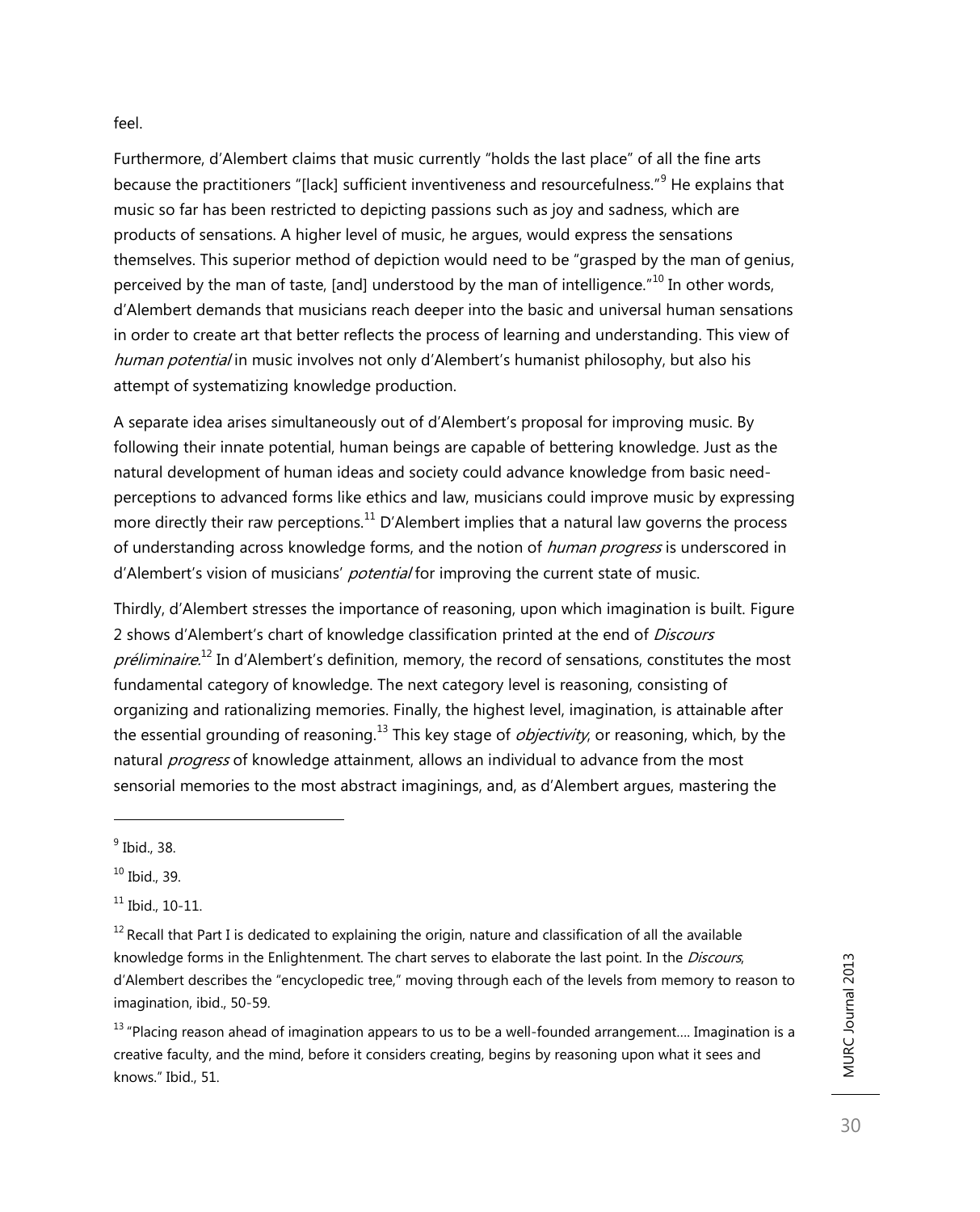organization and rational process of the "reasoning" stage is necessary for mastering the fine arts such as music. 14

## **Why Consider Music Criticism and Enlightenment Philosophy?**

In considering d'Alembert's musical remarks in his philosophical framework, it becomes clear that philosophy nourished early music criticism in a one-way stream. The prestige of the Encyclopédie as a publication as well as d'Alembert's active role as a philosophe signifies that the values, terms and ideas presented in the *Discours* are certainly representative of the philosophical discourse in the Enlightenment.<sup>15</sup> Furthermore, since philosophy was also an integral part of social life in the era, these ideas would have also been made aware to the general public.<sup>16</sup> The public would have understood music, for example, as a body of knowledge worth discussing in an educated and intellectual manner, instead of as simply a light background entertainment.

In this paper, my investigation of the relationships between the philosophical and musical views in Part I of d'Alembert's *Discours préliminaire* has led to an explanation of how both demonstrate the concepts of human potential, human progress, and human objectivity. I conclude by observing philosophy's influence on early music criticism, which had significant intellectual and social implications at the time. There are many ways of expanding the scope of this research, of course, by considering also d'Alembert's philosophical contemplation in the remaining two parts of *Discours* as well as in other music criticism texts such as the *Élemens de* musique théorique et practique, or even works and views by other philosophes. It would also be beneficial to examine further implications of d'Alembert's music criticism in the Discours specifically: for instance, examples of music criticism elsewhere in Europe, the influence of the Discours and the Encyclopédie, and the present-day applicability of the Discours. The twentiethcentury music critic Alex Ross, for example, actively promotes the values of twentieth-century music to the society with his book *The Rest is Noise*.<sup>17</sup> This is potentially a legacy of the humancentric music criticism from the Enlightenment.

l

 $14$  "If we examine the progress of reason in its successive operations, we will again agree... [that] reason in a way leads to imagination by the last operations which it makes on objects." Ibid., 51.

<sup>&</sup>lt;sup>15</sup> Le Huray and Day observe that the *Encyclopédie* was widely published, in six cities between 1751 and 1782, and was so popular that "they were copied, plagiarized and adapted in practically every lateeighteenth-century work of reference." Music and Aesthetics, 48.

 $16$  See the role of public gathering places and printed materials in the dissemination of Enlightenment philosophical ideas in Richard Taruskin in Music in the Seventeenth and Eighteenth Centuries, vol. 2 of Oxford History of Western Music (New York: Oxford University Press, 2005), 461.

<sup>&</sup>lt;sup>17</sup> Alex Ross, *The Rest is Noise* (New York: Farrar, Straus and Giroux, 2007).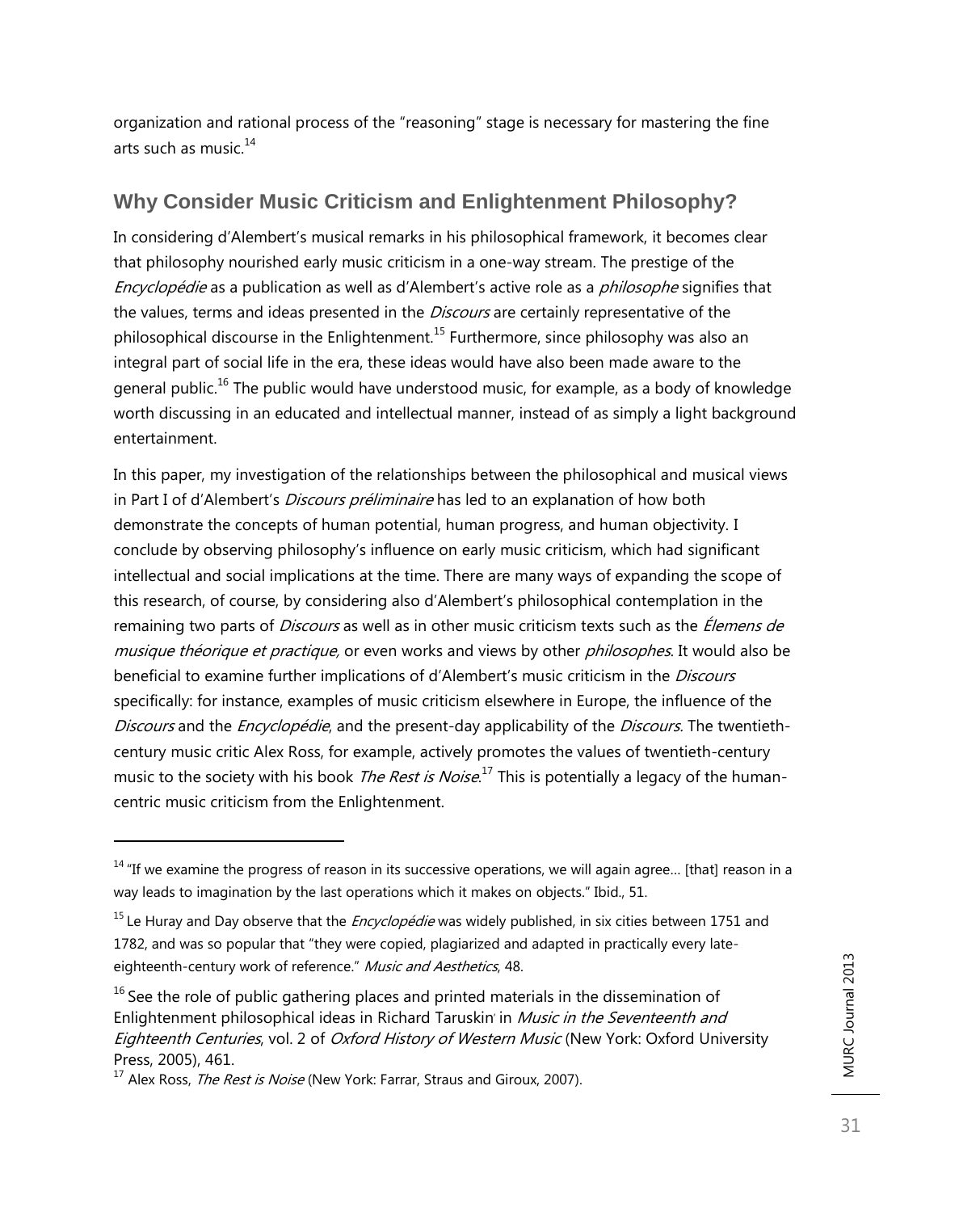

.Figure 1 Genealogy of knowledge forms in *Discours préliminaire*, Part I.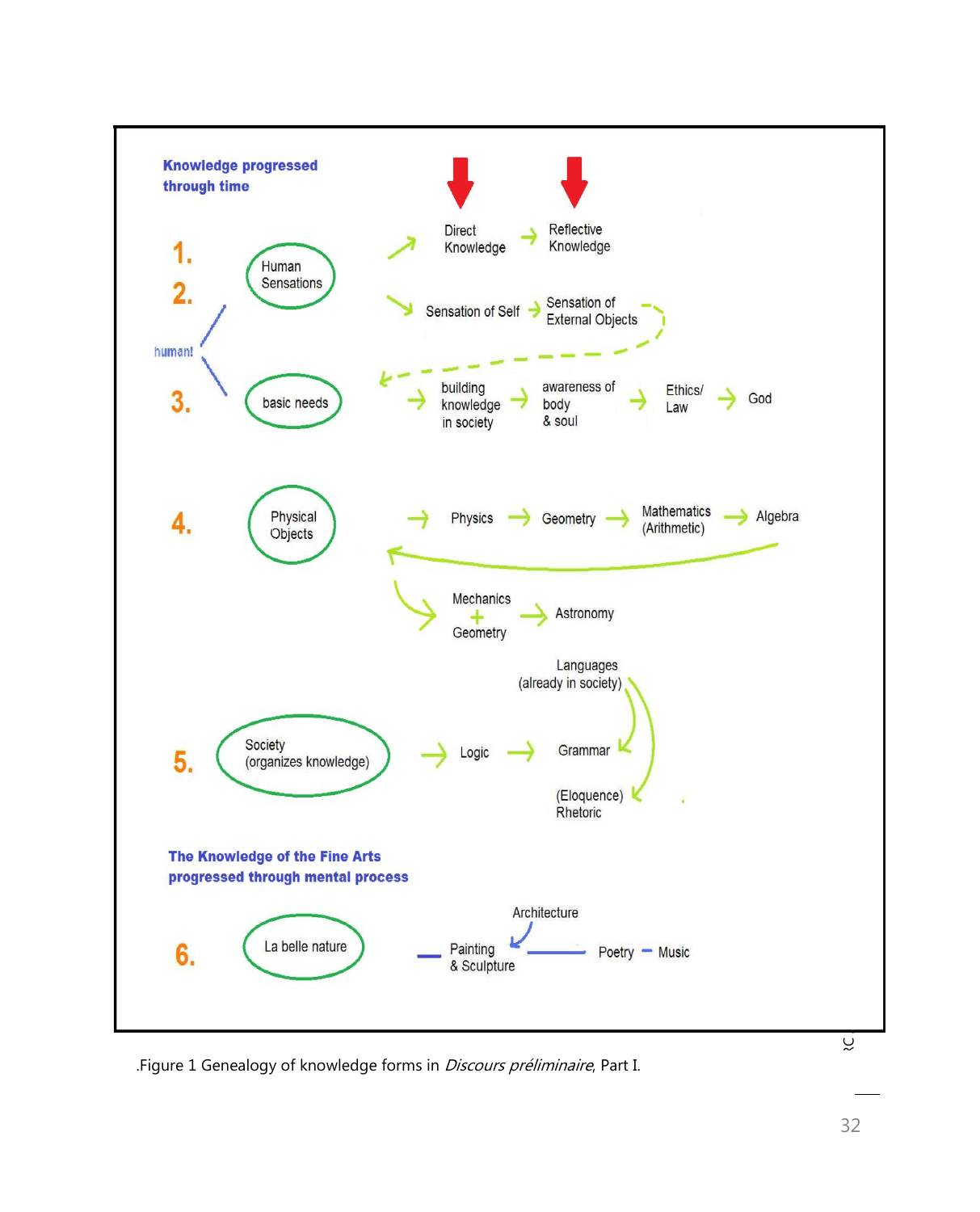# $S Y S T \nL E M E F I G U R E$ DES CONNOISSANCES HUMAINES.

#### ENTENDEMENT.



Figure 2. "Detailed System of Human Knowledge," figure, 1751, http://encyclopedie.uchicago.edu/ content/syst%C3%A8me-figur%C3%A9-des-connaissances-humaines/. The chart shows d'Alembert's classification of knowledge at the end of Discours. The realm of "Understanding" is divided into three categories—Memoire (memory), Raison (reason), and Imagination.